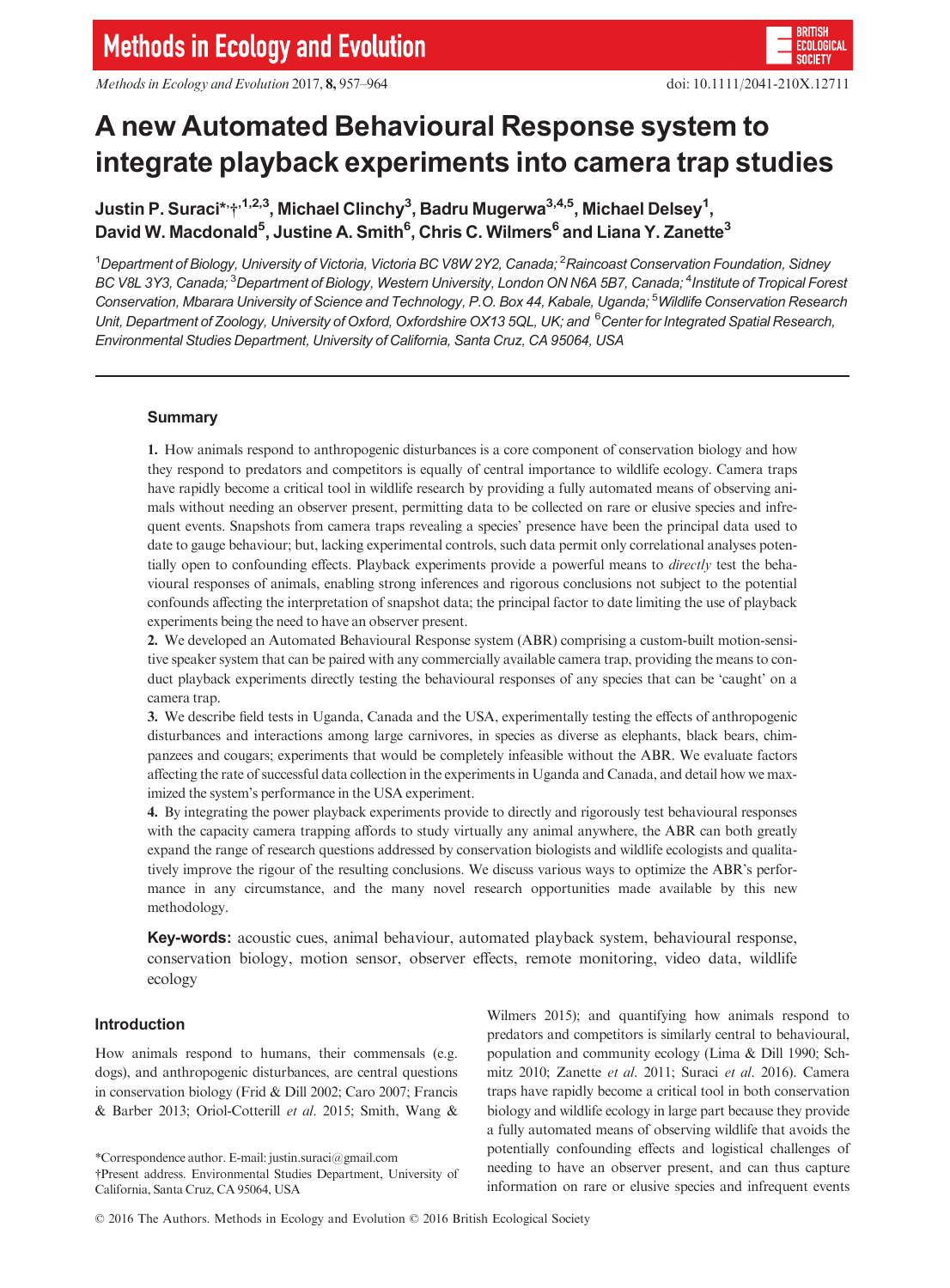(Rowcliffe et al. 2011, 2012, 2014; Hamel et al. 2013; Burton et al. 2015; Heinicke et al. 2015; Weinstein 2015). Snapshots from camera traps have been used to interpret how animals may be responding to, e.g., humans, predators or competitors, by avoiding them in space or time, for instance through the use of occupancy models to test hypotheses regarding species cooccurrence (O'Connell & Bailey 2011), or the comparison of activity patterns to test for temporal avoidance (e.g., Brook, Johnson & Ritchie 2012). The correlational nature of many camera trap studies, however, may leave them open to several well-described sources of bias that could complicate the interpretation of results (Rowcliffe et al. 2012, 2014; Hamel et al. 2013; Burton et al. 2015), particularly when testing hypotheses regarding wildlife behavioural responses. Moreover, while snapshots and the well-developed methods for handling these data (O'Connell & Bailey 2011; Rowcliffe et al. 2014; Burton et al. 2015) have provided valuable insights into species interactions, still images provide only relatively coarse-scale information on behavioural responses. Most modern camera traps are capable of recording both audio and video, though only a very small subset of camera trap studies have yet made use of this capability to directly record the behavioural responses of animals in real-time (Rowcliffe et al. 2012; Weinstein 2015).

Playback experiments provide a powerful, comparatively easily implemented and readily interpretable means of directly testing the behavioural responses of animals (Durant 2000a; Clinchy et al. 2011; Zanette et al. 2011; Suraci et al. 2016), and have accordingly been employed in hundreds of wildlife studies to quantify how animals respond to the sounds of humans (e.g., elephants, McComb et al. 2014), dogs (e.g., raccoons, Suraci et al. 2016), anthropogenic noise (Francis & Barber 2013), predators (180 experiments on everything from toads to elephants, reviewed in Hettena, Munoz & Blumstein 2014), competitors (e.g., black bears and cougars, Suraci et al. 2016; hyenas and African wild dogs, Webster, McNutt & McComb 2012), potential mates (e.g., lions, McComb et al. 1993) and numerous other stimuli (King 2015). To date, the principal logistical constraint on conducting such experiments has been the need to have an observer present to locate subjects and operate the equipment, with the result that most playback experiments have been restricted to quantifying the responses of relatively common, diurnally active animals, that are not hyper-sensitive to the presence of humans. This constraint has largely precluded the use of playback experiments in conservation biology (Pimm et al. 2015; Thuppil & Coss 2015), as well as studies of more elusive wildlife like large carnivores living in remote or heavily forested habitats.

Here, we describe an Automated Behavioural Response system (ABR) combining all the advantages camera trapping derives from not needing to have an observer present, with the power playback experiments provide to directly and rigorously test research hypotheses regarding behavioural responses. The ABR is designed to be easily integrated into any camera trap study, providing the means to directly experimentally test the behavioural responses of any species that can be 'caught' on a camera trap. The ABR permits the direct testing of behavioural responses by presenting a cue (sound) from the stimulus of interest (e.g. human, predator or competitor) when the animal is present, and video recording its reaction; its reaction being the dependent variable of interest. Because the ABR permits different cues to be presented (control vs. treatment) it further provides the means to experimentally test behavioural responses, enabling strong inferences and robust conclusions (Zanette et al. 2011; Suraci et al. 2016). Utilizing the ABR, the contrasting response to the treatments is what is of interest, not how or why the animal came to be in front of the camera. The animal's presence and timing the cue to be present when the animal is, are simply limiting factors determining the rate of successful data collection. We discuss means of increasing the rate at which animals are present, such as setting the ABR where animals are 'corralled' into view, and means of increasing the rate at which the cue is successfully timed to coincide with the animal's presence, such as using attractants to help keep the animal in view.

The direct testing of behavioural responses the ABR enables is fundamentally different from the indirect assessment of behaviour derived from snapshots revealing a species' presence, which has been the principal means used to date to gauge responses using camera trap data (Bridges & Noss 2011; Burton et al. 2015). Utilizing the ABR, the animal's presence is simply, and obviously, a necessary precursor to measuring its reaction to the cue presented. This is in contrast with snapshot studies, where the animal's presence is itself the dependent variable. While factors that limit species' presence represent potential confounds that may complicate the interpretation of snapshot data (Rowcliffe et al. 2011, 2012, 2014; Hamel et al. 2013; Burton et al. 2015), these simply represent potential impediments to overcome in maximizing the performance of the ABR. Additionally, whereas factors such as camera placement or the use of attractants may represent sources of bias in standard correlational camera trapping studies because they may affect the probability of detecting an animal's presence (Hamel et al. 2013; Burton et al. 2015), provided these factors increase the animal's presence in front of the camera, they can, in contrast, actually represent opportunities to increase the rate of data collection in the context of the controlled experimental tests of behavioural responses possible with the ABR (but see Supplementary Discussion regarding potential disadvantages of using attractants).

We provide a technical description of two versions of the ABR, and detail our successful use of the ABR in three experiments it would have otherwise been infeasible to conduct: assessing the extent and intensity of illegal hunting (Ahumada et al. 2011; Harrison et al. 2015) in tropical montane forest in Uganda (B. Mugerwa et al. unpubl. data); testing behavioural interactions among large carnivores only very rarely directly recorded (Allen et al. 2015), in remote temperate rain forest in Canada (J. Suraci et al., unpubl. data); and quantifying cougar responses to anthropogenic disturbances it has previously been impossible to experimentally test (Wilmers et al. 2013; Smith, Wang & Wilmers 2015), in coastal montane habitats in the USA (J. Smith et al. unpubl. data). Utilizing the ABR, we successfully tested the responses of animals from the size of elephants (5250 kg) to black bears (89.5 kg) to squirrels (0.2 kg).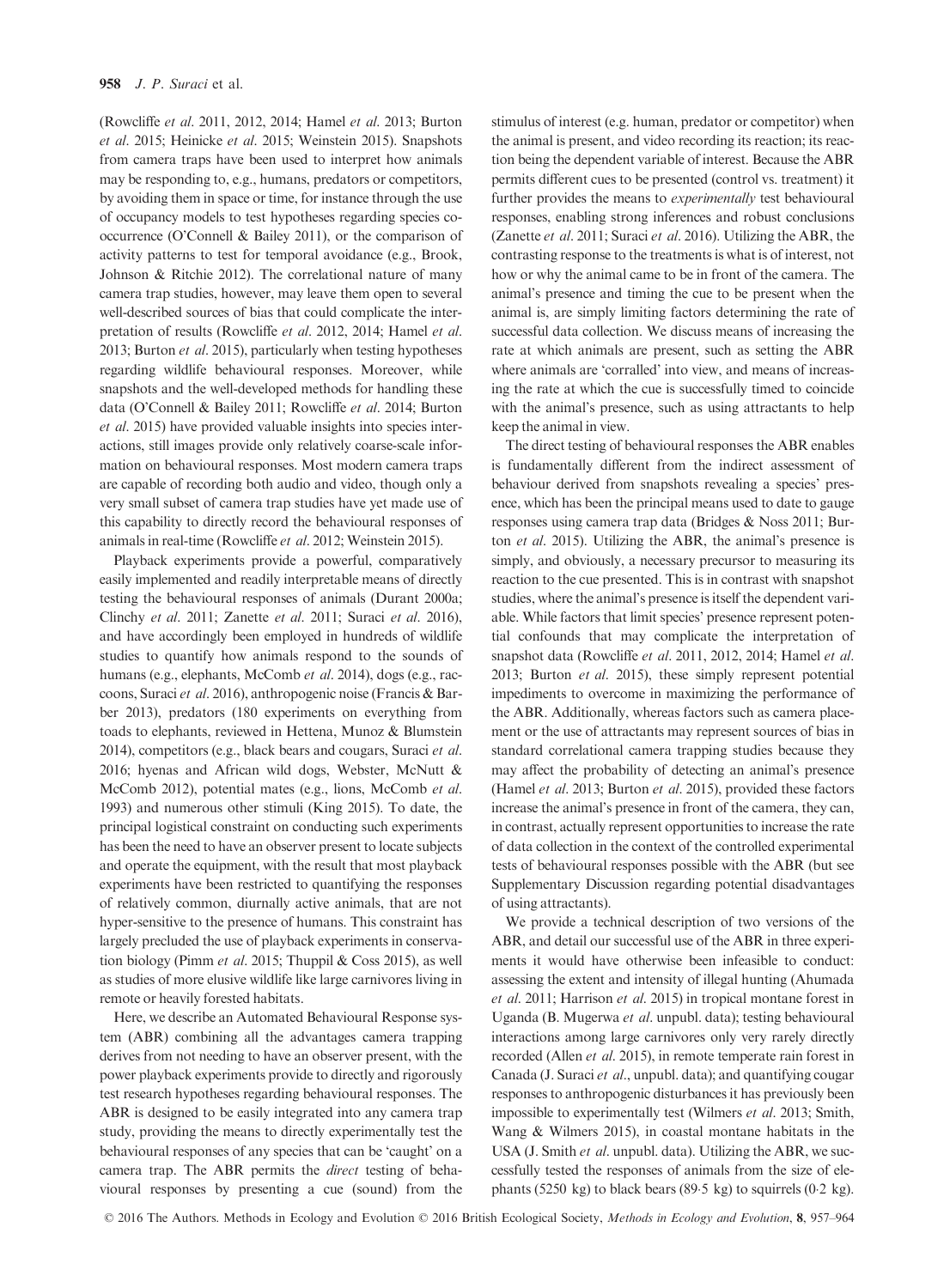We evaluate the factors influencing how effective the two variants of the ABR were at quantifying the responses of animals to playbacks in the experiments conducted in Uganda and Canada, and detail how we maximized the ABR's performance in the USA experiment. We discuss the variety of means available to optimize the ABR's performance in any circumstance, and the many opportunities the ABR provides to rigorously experimentally test questions of central importance in both conservation biology and wildlife ecology which were previously infeasible to answer (Zanette et al. 2011; Pimm et al. 2015; Suraci et al. 2016).

## Technical description

The ABR is comprised of a custom-made, motion-sensitive speaker unit, designed to be used with any commercially available, audio- and video-enabled camera trap (Fig. 1a,b). The unit consists of an off-the-shelf shockproof and waterproof speaker (EcoExtreme, Grace Digital Inc., San Diego, CA, USA;  $19.0 \times 11.4 \times 6.4$  cm, 0.4 kg) modified to incorporate a custom microcontroller (Fig. 1c; see Supporting Information for circuit diagram and description) and input port for an external motion sensor (Fig. 1d,e). The microcontroller detects an incoming digital trigger from the attached sensor (Fig. 1a; see below) and activates the speaker by permitting current to pass from a custom battery pack (Fig. 1d) to the speaker's battery terminals. Potentiometers on the microcontroller (Fig. 1c) allow the user to adjust two playback parameters: (1) the delay between triggering of the motion sensor and the start of the playback; and (2) the duration of the playback. The range of values can be pre-programmed by the user (using program "motion.c", included in Supporting Information). The inclusion of the delay permits the recording of behaviour prior to the playback broadcasting, providing a powerful means to gauge any change in behaviour in response to the playback in the timeframe of a given video (see Video S1).

The ABR is designed for use with any AAA batterypowered audio (e.g. mp3) player (Fig. 1c). A custom battery pack in a weatherproof case (Fig. 1d; Pelican 1010 Micro Case, Pelican Products Inc., Torrence, CA, USA;  $14.0 \times$  $10.0 \times 6.0$  cm,  $0.2$  kg) takes 12 AA batteries, providing extended battery life to the speaker and audio player. When first powered on, most digital audio players require several seconds before playing a sound file. For this reason, the ABR is designed such that the audio player is continuously active (i.e., not connected to the motion sensor), but the system remains



Fig. 1. Design of the Automated Behavioural Response system (ABR). (a) Diagram detailing the major components of the Mark 1 and Mark 2 designs. (b) Mark 1 design deployed in the field, illustrating the positioning of the speaker's standalone motion sensor ('Sensor') adjacent to the commercially purchased camera trap ('Camera'), and the 6 m cable ('Sensor cable') leading from the sensor to the custom speaker unit ('Speaker'). (c) Internal features of the speaker unit, revealing the 'Custom microcontroller' and commercially purchased 'mp3 player', the inset detailing the potentiometers on the microcontroller that permit the user to adjust the 'Delay' before the playback is broadcast and its 'Duration'. (d) Photo displaying, the standalone motion sensor ('Sensor') and attached 6 m 'cable' used in the Mark 1 design, and the external features of the speaker unit showing the (open) expanded battery pack ('Speaker battery pack') attached to the back of the 'Speaker'. (e) Photo showing the 'Camera activity detector' used in the Mark 2 design indicating the two external cables ('to speaker' and 'to camera') connecting the unit to the speaker and camera, respectively, the inset showing the circuitry inside the unit that detects when the camera is triggered and turns the speaker on.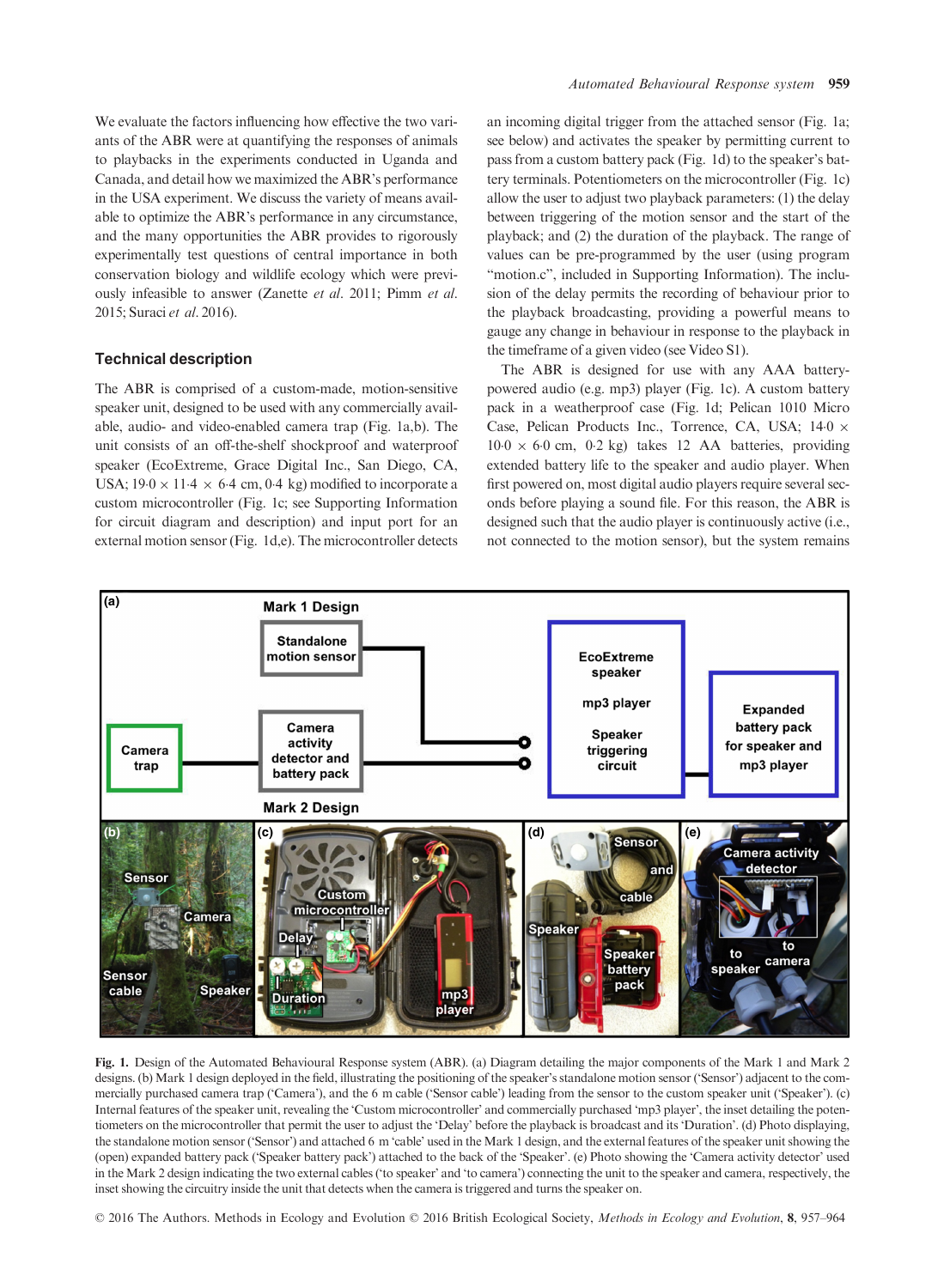silent unless the speaker is triggered by the motion sensor; thereby permitting a playback to be broadcast immediately upon the speaker being triggered. In the field tests described below, we used inexpensive mp3 players (Fig. 1c; RCA TH1814WM, VOXX Accessories Corp., Carmel, IN, USA), which ran continuously for up to 7 days. Speaker battery life will depend on how frequently the system is triggered but was much longer than 7 days in our field tests.

We designed the ABR to be activated by either (Fig. 1a) a standalone motion sensor (Mark 1) or the triggering of the camera trap (Mark 2). In the Mark 1 design, the speaker is connected by a 6 m cable to a passive infrared motion detector module with a fully adjustable sensitivity control (Qunqi HC-SR501; Shenzhen Qunqi Ltd., Shenzhen, China), housed in a weather-proof casing (Fig. 1b,d). Using the Mark 1's standalone motion sensor, an animal may trigger the camera trap but not the speaker (see Video S7), which has advantages in certain applications (see Discussion). In the Mark 2 design (Fig. 1a), the speaker is connected to the camera trap's DC power port and triggered by the camera itself, ensuring a playback is broadcast every time the camera is triggered and a video is recorded. A custom-built 'camera activity detector' (Fig. 1a,e) is positioned between the camera and speaker, consisting of a weather-proof case (Pelican 1010 Micro Case) housing a battery pack to power the camera and a custom current detector circuit (see Supporting Information for circuit diagram and description), which sends a digital trigger to the speaker whenever the camera draws power from the battery pack to record a video.

## Materials and methods

# FIELD TEST LOCATIONS

We tested the ABR at three dramatically different field locations: Bwindi Impenetrable National Park in Uganda ('Bwindi'); Clayoquot Sound Biosphere Reserve, B.C., Canada ('Clayoquot'); and the Santa Cruz Mountains, California, USA ('Santa Cruz'). Field tests in Bwindi used only Mark 1 ABRs, and were conducted from 17 February to 3 April 2015 as part of a study testing the behavioural responses of animals to sounds associated with illegal hunting, i.e., humans and hunting dogs (B. Mugerwa et al. unpubl. data; Video S1). In Clayoquot, both Mark 1 and Mark 2 designs were tested. Clayoquot trials were conducted between 8 April and 27 August 2015 as part of a study testing the responses of other carnivores to cougars (J. Suraci et al. unpubl. data; Video S2). Santa Cruz field tests were conducted from 3 December 2015 to 19 March 2016 as part of a study on the behavioural responses of cougars to anthropogenic disturbances (J. Smith et al. unpubl. data; Wilmers et al. 2013; Smith, Wang & Wilmers 2015; Video S3), and used only Mark 2 ABRs. For full site descriptions and field methods, see Supplementary Methods and Table S1.

#### FIELD SET-UP

For all field tests, we used Moultrie M-990i camera traps (Moultrie Products, LLC, Alabaster, AL, USA) positioned at a height of 0.5– 1 m (Fig. 1b) and programmed to record 30 s videos with a 5 s recovery time. In Mark 1 design trials, the standalone motion sensor was set to a consistent sensitivity level, and positioned immediately adjacent to the camera trap to maximize overlap with the camera's detection area (Fig. 1b). In all trials, the speaker was positioned 3 m from the camera trap (Fig. 1b) and broadcast 10 s playbacks at a volume of 80–90 dB at 1 m.

In Bwindi, ABRs were set 2 m from active game trails (to corral animals into view), baited with both food and a scent lure (see Supplementary Methods), and set to broadcast following a 10 s delay, permitting us to record both pre- and post-playback behaviour (Video S1). In Clayoquot, ABRs were set along shorelines at the level of the high tide line (0–3 m from the forest edge) to film intertidal foraging mammals. The large tidal fluctuations in Clayoquot meant that, at low tide it was often possible for animals to pass far from the ABR motion sensor at distances of up to 20 m, and that baiting was not possible, as the high tide would wash away any bait. Because no bait was used, ABRs in Clayoquot were set to broadcast after only a 1 s delay (Video S2). In Santa Cruz, we used the cougars' own deer kills as an attractant, deploying ABRs at sites where cougars cached a deer carcass the previous night (see Supplementary Methods). The camera trap connected to the ABR was positioned 3 m from the carcass, and a second camera trap not connected to the ABR was positioned 4 m from the carcass, opposite the camera trap with the ABR attached (Video S3). The ABRs here were set to broadcast following a 10 s delay. For additional details on field set-ups see the Supplementary Video Descriptions.

## ABR SUCCESS METRICS

We considered any video of an animal to be a trial of the ABR's performance and calculated three success metrics: (1) proportion triggered the proportion, out of all trials, in which the speaker triggered, broadcasting a playback; (2) proportion observable - the proportion, from among those trials in which the speaker triggered, in which the animal remained in view long enough for its response to the playback to be observed; and (3) overall success rate - the proportion, out of all trials, in which the speaker triggered and the animal remained in view long enough for its response to the playback to be observed. Note that in Mark 2 design trials, the proportion triggered necessarily equals 100% because the camera itself triggers the speaker and there thus cannot be a video without a playback, meaning the proportion observable and overall success rate are necessarily equivalent.

# STATISTICAL ANALYSES – FACTORS AFFFECTING ABR **SUCCESS**

At both Bwindi and Clayoquot the ABRs were successful in quantifying the behavioural responses of a remarkably diverse array of species, which varied enormously in body size and occupied multiple ecological roles. For each species, we identified its average body mass and 'functional group', i.e. herbivore, carnivore or omnivore (See Supplementary Methods and Table S2). At Bwindi, one species of bird and multiple 'Unidentified small rodents' were recorded (Table S2), which we excluded from our analyses of the effects of species body mass, functional group, and pre-playback behaviour, on ABR performance (see Supplementary Methods).

We tested for differences in ABR success using the Mark 1 design between Bwindi and Clayoquot by performing chi-squared tests. To elucidate the causes of any such differences, we tested the effect of location (Bwindi vs. Clayoquot), species body mass, and their interaction, on each ABR success metric, using ANCOVAs (Table S3).

At Bwindi the ABRs were baited with food and a scent lure. To quantify whether animals were interested in these attractants a single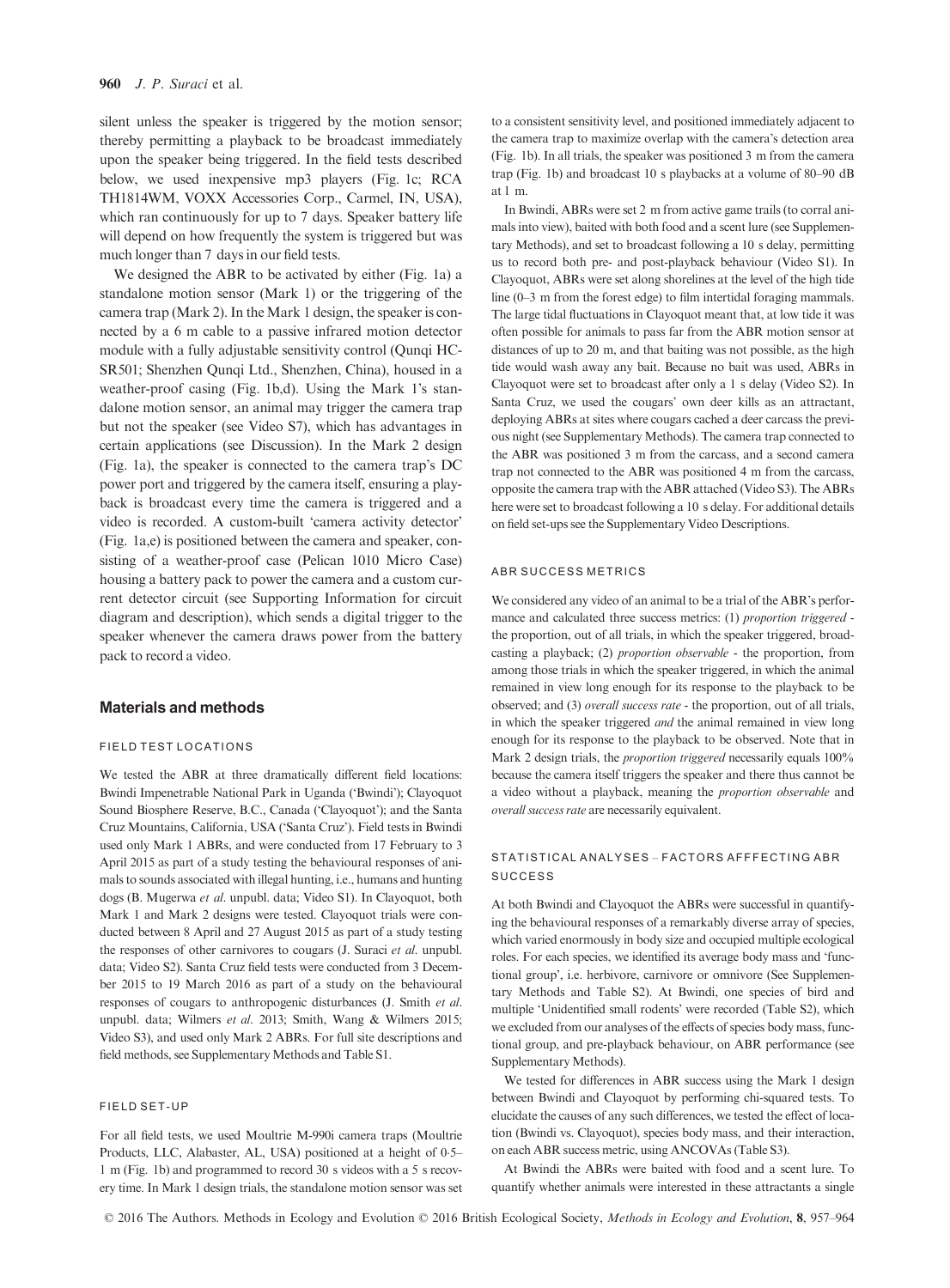observer (BM) scored each animal's pre-playback behaviour as either 'foraging' (feeding, sniffing the bait) or not (vigilant, transiting).We calculated the proportion of trials in which each species was seen foraging and tested if this was associated with species body mass using a Spearman rank test. We then tested whether pre-playback 'foraging' predicted ABR success using binomial generalized linear mixed effects models (GLMM) that included pre-playback behaviour, species functional group and their interaction as fixed effects (Table S4).

Finally, we tested whether the Mark 2 design increased the overall success rate at Clayoquot in comparison to the Mark 1 design, using a chi-squared test. For full details on these statistical analyses, see Supplementary Methods.

# **Results**

Using our new ABRs we successfully recorded hundreds of behavioural responses to playbacks at each of two remote, logistically challenging and dramatically different field sites (Bwindi,  $n = 409$ ; Clayoquot,  $n = 192$ ; Table S2), providing us with sample sizes that gave us plenty of statistical power to successfully test our research hypotheses regarding the behavioural responses of animals at Bwindi to sounds associated with illegal hunting (B. Mugerwa et al. unpubl. data) and interactions among carnivores at Clayoquot (J. Suraci et al. unpubl. data). The ABR provided a unique ability to experimentally test the behavioural responses of rare and cryptic species it would otherwise be virtually impossible to assess. We successfully recorded the behavioural responses of forest elephants (Video S5), chimpanzees (Video S6), African golden cats (Africa's least-known felid; Video S9), yellow-backed duikers (a forest antelope; Video S1), side-stripped jackals (Video S7), large-spotted genets (Video S8), and 11 other species in Bwindi; and black bears (Video S2), wolves (Video S10), raccoons (Video S11), mink (Video S12) and five other species in Clayoquot (Table S2).

'Corralling', and the use of attractants, both improved the probability of successfully recording a behavioural response to a playback. At Bwindi, ABRs were placed along game trails, effectively 'corralling' animals into range of the speaker motion sensor, and we also used edible bait and a scent lure as attractants to help keep animals in view long enough to ensure their responses were recorded (e.g. Video S1; see Supplementary Methods). We were unable to do either at Clayoquot and correspondingly every ABR success metric was significantly higher at Bwindi than Clayoquot (comparing trials at Bwindi vs. Mark 1 design trials at Clayoquot): proportion triggered (72% [Bwindi] vs. 58% [Clayoquot],  $\chi_1^2 = 9.49$ ,  $P = 0.002$ ); proportion observable (86%) vs. 66%,  $\chi_1^2 = 17.56, P < 0.001$ ); overall success rate (62% vs. 38%,  $\chi_1^2 = 24.26$ ,  $P < 0.001$ ; Table S2).

Passive motion sensors are more likely to detect larger species at a longer range, meaning corralling animals into range ought to help more in ensuring smaller species trigger the playback; thereby making the *proportion triggered* by smaller species more comparable to that of larger species. Where animals are induced to move directly in front of the ABR system, as at Bwindi, the proportion triggered ought to thus vary less with species body mass than where corralling is not used and

animals can pass at much greater distances, as in Clayoquot. This is precisely the pattern we observed. Considering both sites together (all trials at Bwindi and Mark 1 design trials at Clayoquot) proportion triggered varied significantly less with species body mass at Bwindi than at Clayoquot (species body mass by location interaction,  $F_{1,19} = 8.19$ ,  $P = 0.010$ ; Table S3). Taking each site separately, proportion triggered did not vary significantly with species body mass at Bwindi  $(F_{1,13} = 0.35, P = 0.564)$ , but did at Clayoquot  $(F_{1,6} = 7.74,$  $P = 0.032$ ) because at Clayoquot smaller species were less likely to trigger the playback (Tables S2 and S3).

Use of attractants can help ensure smaller species are kept in view long enough for their behavioural responses to the playback to be recorded, improving the proportion observable. At Bwindi there was no significant relationship between species body mass and *proportion observable*  $(F_{1,12} = 1.19)$ ,  $P = 0.296$ ) but at Clayoquot there was  $(F_{1,6} = 9.84,$  $P = 0.020$ ; here considering Mark 1 design trials), because at Clayoquot the responses of smaller species were less likely to be recorded. As detailed below, this effect at Clayoquot results from larger species lumbering by at a slow enough pace that their responses are reliably recorded even in the absence of attractants (Video S2). At Bwindi, our use of attractants evidently successfully counteracted any resulting species body mass effect on proportion observable, because smaller species tended to be more interested in the attractants. All but one species (mountain gorillas) showed some interest, gauged by their 'foraging' prior to the playback (e.g. Video S1; see Supplementary Methods), and smaller species were apparently more interested, as there was a strong negative trend between species body mass and the proportion of trials in which animals were seen foraging prior to the playback (Spearman  $r = -0.51$ ,  $P = 0.052$ ).

Considering the Bwindi results irrespective of body mass, our use of attractants to help keep animals in view definitely increased the proportion observable as evidenced by this being significantly greater (Wald's  $\chi_1^2 = 5.26$ ,  $P = 0.022$ ) among animals interested in the attractants, i.e. those that 'foraged' prior to the playback (Video S1), compared to those that did not (Video S9). Our use of attractants was in fact so successful at helping keep animals in place it had the unexpected effect of slightly decreasing the proportion triggered among those seen foraging, because their slight movements while feeding were sometimes insufficient to trigger the speaker's motion sensor (as illustrated in Video S7; Table S4). This could easily be rectified by either: (1) increasing the fully adjustable sensitivity of the Mark 1 speaker motion sensor; or (2) using the Mark 2 design (see below). To interest as many different types of animals as feasible we used a combination of attractants (peanuts and dried fish; Supplementary Methods), and this was evidently successful, as there were no significant differences in ABR success metrics between herbivores, carnivores or omnivores (Functional group; Table S4).

Whereas, in the main, our use of attractants was very successful, there were exceptions, such as the African golden cat, which showed very little interest in the attractants (as illustrated in Video S9), the proportion observable and overall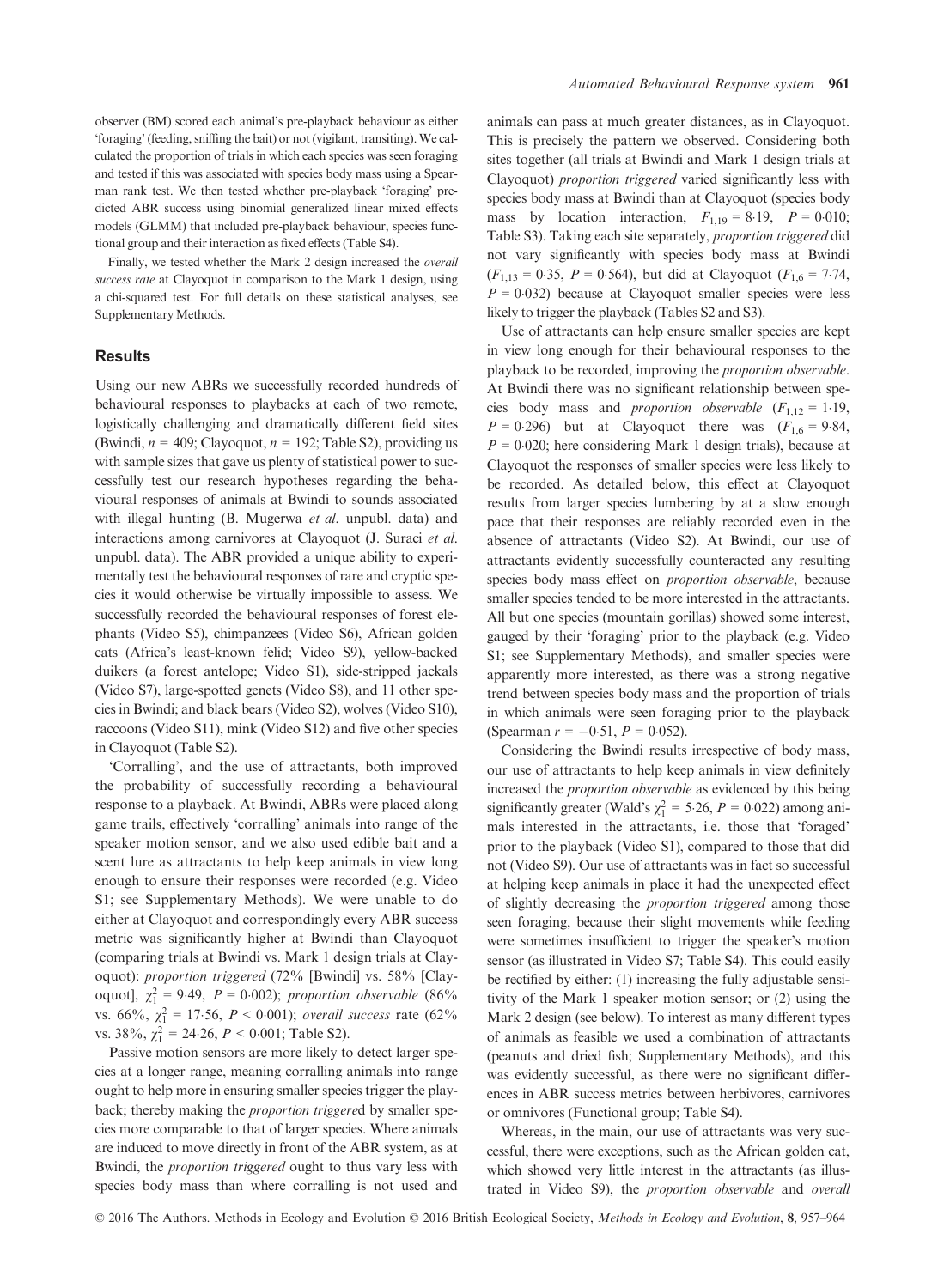success rate for this species consequently being disappointing low (Table S1). However, there is reason to expect the overall success rate for this species could be increased to well over 70%, by switching to use of the Mark 2 design and decreasing the delay setting to a minimum as done at Clayoquot. African golden cats were filmed for a median of 6 s (range  $= 1-16$  s), and adopting these solutions at Clayoquot (see below) allowed us to achieve an overall success rate of 71% with animals (raccoons) filmed for a median of just 45 s (see Video S11).

Being unable to corral animals at Clayoquot, we developed the Mark 2 ABR design (Fig. 1), eliminating the speaker's standalone motion sensor and instead having the speaker's activation triggered by the camera's activation. The proportion triggered is thus eliminated as a variable because there is never a video recorded without the playback being triggered. Utilizing the Mark 2 design was successful in significantly increasing the overall success rate at Clayoquot from 38% to 75%  $(\chi_1^2 = 41.63, P < 0.001)$ , resulting in a higher *overall success* rate than that achieved at Bwindi (62%, Table S2).

Being unable to use attractants at Clayoquot to help keep animals in view we decreased the delay before the playback sounded to just 1 s, rather than the 10 s delay used at Bwindi (Table S1). Large lumbering species like bears (see Video S2) took long enough to traverse the camera's field of view (median  $=$  39 s, range  $=$  3 to 71 s) that this reduction in the delay was largely unnecessary, and came at the cost of greatly reducing the ability to quantify pre- vs. post-playback changes in behaviour in a particular video (compare Videos S2 vs. S1). Smaller, faster-moving species, on the other hand, traversed the camera's field of view in much less than 10 s, raccoons being 'on camera' a median of  $4.5$  s (range  $= 1$ – 20 s) and mink a median of just 1 s (range  $= 1-5$  s), and minimizing the delay setting was thus indispensable to recording the responses of these species. This was remarkably successful, as the *proportion observable* was 71% for raccoons and 44% for mink (Table S2). Thus, even for a species (mink) on camera a median of just 1 s we succeeded in obtaining 27 interpretable trials over the course of the Clayoquot study (see Video S12).

By applying lessons learned from the Bwindi and Clayoquot field tests, we succeeded in achieving a 100% overall success rate in field trials on cougars in Santa Cruz. Firstly, we used the Mark 2 ABR design, thereby ensuring that the playback triggered in 100% of trials. Secondly, we were fortunate to be able to use a very strong attractant perfectly tailored to each individual because it was the cougar's own food cache, which kept the animal in view, allowing us to confidently use the ABR's delay setting to capture any change in the individual's behaviour between prior to and after the playback sounded (Video S3; see Supplementary Methods). Finally, we further improved the likelihood of recording the individual's response to the playback by adding a second camera (not attached to the ABR system) positioned to obtain a 360° view of the area around the cougar's food cache, which was indeed indispensable to observing the animal's response in some cases (Video S4; see Supplementary Methods and Supplementary Video Descriptions).

#### **Discussion**

Our results demonstrate that our new ABR provides the capacity to conduct a playback experiment anywhere a camera trap can be deployed, and that with simple adjustments in set-up, the design selected (Mark 1 vs. Mark 2), and settings used (e.g. 1 vs. 10 s delay; see Table S1), the behavioural response of virtually any species that can be 'caught' on a camera trap can be readily tested. We discovered many additional advantages during our field tests, the foremost being just how many successful trials we obtained (Table S2) using a modest number of ABRs  $(n = 10)$  deployed over relatively short periods (Bwindi 45 days, Clayoquot 141 days). The modest cost of each ABR (<\$200) helped in making our multiple studies financially feasible. The portability of the ABRs, being no bigger and weighing no more than a standard camera trap, made deployment manageable where long hikes to sites were required, as at Bwindi and Santa Cruz. That no more skill is required than is necessary to turn on an mp3 player and speaker meant the ABRs could be deployed by field assistants with minimal training. The ABRs proved fully waterproof, and withstood attacks by bears (Video S2) and buffeting by elephants (Video S5), demonstrating the durability of the system in demanding field conditions. Finally, these attacks and buffetings reinforced the principal advantage the ABR provides in not needing to have an observer present, because we were able to test the behavioural responses of many potentially dangerous animals (bears, wolves, cougars and elephants) without any safety concerns.

Corralling, the use of attractants, and a second camera, can all provide effective means of increasing the successful use of the ABR, as illustrated at Bwindi and Santa Cruz, but equally importantly, our success at Clayoquot demonstrates that none of these is strictly necessary. The best means of maximizing the ABR's performance depends on the circumstances and species being studied, and the research question of interest. The Mark 2 design, for example, is not always the best choice because, with the Mark 2, everything that triggers the camera triggers the speaker, be it swaying vegetation or dappled sunlight, which could lead to the speaker broadcasting playbacks when no animal is present in front of the camera. The sensitivity of the Mark 1's standalone motion sensor is fully adjustable and can be lowered to reduce such unwanted triggering, potentially making the Mark 1 the better choice, e.g. at windy sites or where the species of interest is large and thus likely to be detected by the motion sensor even when its sensitivity is lowered. For additional suggestions on how to optimize ABR set-up for a particular field application, see the Supplementary Video Descriptions and Supplementary Discussion.

We successfully obtained ample data for us to statistically test our research hypotheses, and found significant results in all three of our experiments, enabling us to answer questions of broad importance in conservation biology (responses to anthropogenic disturbance; Caro 2007; Frid & Dill 2002; Francis & Barber 2013; Oriol-Cotterill et al. 2015) and wildlife ecology (interactions among large carnivores; Allen et al.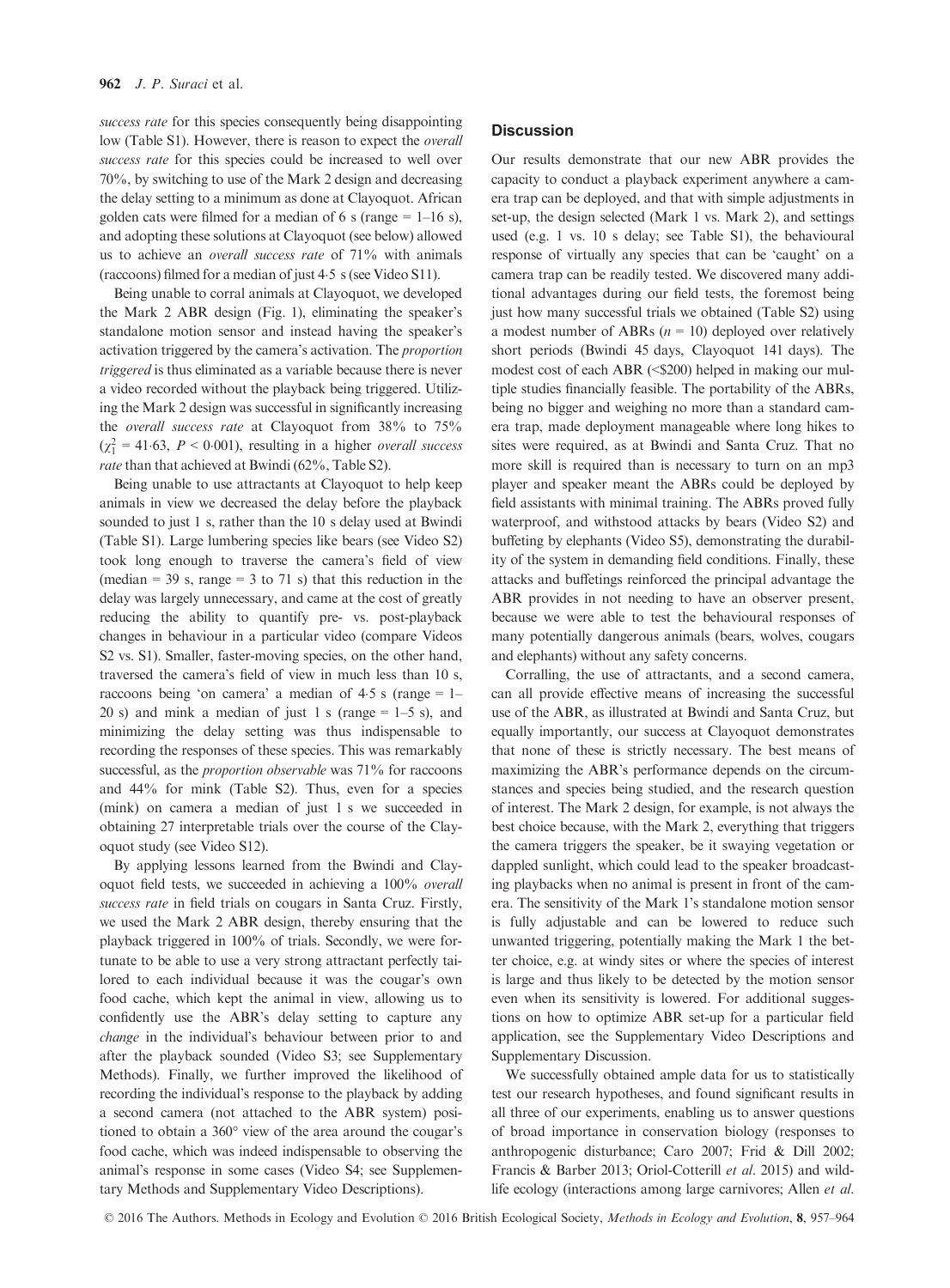2015; Périquet, Fritz & Revilla 2015) it would otherwise have been infeasible to address without the use of our new ABR (Pimm et al. 2015). The majority of species at Bwindi responded aversively to cues from humans (e.g., Videos S5 and S6), indicative of the likely intensity of illegal hunting (McComb et al. 2014; Harrison et al. 2015), and cougars in Santa Cruz similarly responded aversively to anthropogenic disturbance (Wilmers et al. 2013; Smith, Wang & Wilmers 2015). The ability the ABR provides to conduct playback experiments without the need to have an observer present is the principal factor that made both these experiments feasible, because given their aversion to humans, the species in question would almost certainly avoid an observer, making it infeasible to directly test their aversion. Not needing to have an observer present is also what made the Clayoquot experiment feasible, not just because large carnivores are potentially dangerous, as noted above, but also because they occur at low densities and are thus infrequently present; with the result that the average interval between successful trials was 7 days (see Video S2).

Playback experiments can and have been used to test the behavioural responses of animals to an enormous range of sounds, including the vocalizations of other animals (Hettena, Munoz & Blumstein 2014; King 2015), and anthropogenic noises (Francis & Barber 2013); and camera traps provide the means to remotely observe virtually any animal in the wild (Hamel et al. 2013; Burton et al. 2015). By combining playbacks and camera trapping the ABR now provides the opportunity to experimentally test the behavioural response of virtually any animal to any sound; as our experiments in Uganda, Canada and the USA, testing the responses of elephants (Video S5), black bears (Video S2), chimpanzees (Video S6) and cougars (Video S3), help illustrate. It is precisely because it is the camera that is doing the 'trapping' that camera trapping has been so rapidly adopted in so many studies, since this can obviate the need to physically live-trap animals, which is often infeasible and undesirable, particularly in conservation applications, where the species of interest are typically rare, cryptic and endangered (Rowcliffe et al. 2011, 2012, 2014; Hamel et al. 2013; Burton et al. 2015; Heinicke et al. 2015; Weinstein 2015). In our USA experiment, the cougars we studied had been live-trapped to fit them with GPS collars and the collar could have conceivably been equipped with some device to remotely trigger a playback (e.g., Lendvai et al. 2015), but this was not possible in our experiments in Uganda and Canada, where live-trapping endangered forest elephants, for example, was neither feasible nor desirable. Live-trapping necessarily requires one or more observers to be present. The ABR is specifically designed for use in conjunction with camera trapping precisely because of the capacity camera trapping affords to study virtually any animal anywhere without the need to have an observer present.

Directly experimentally testing the reactions of animals to the stimulus of interest solves many of the problems identified with the current use of camera trapping in attempting to understand how animals respond to humans, predators or competitors (Bridges & Noss 2011; Rowcliffe et al. 2012, 2014; Burton

et al. 2015). The ABR thus not only greatly expands the range of research questions that can be addressed by conservation biologists and wildlife ecologists, but also qualitatively improves the strength of the inferences supporting the resulting answers and the rigour of the resulting conclusions (Zanette et al. 2011; Suraci et al. 2016).

#### Author's contributions

J.P.S., M.C., L.Y.Z. and M.D. conceived of, designed, and developed the ABR system. J.P.S., M.C., B.M., D.W.M., J.A.S., C.C.W. and L.Y.Z. conceived of the field tests. J.P.S., B.M. and J.A.S. carried out the fieldwork, with help from M.C., L.Y.Z. and C.C.W. J.P.S. conducted the statistical analyses. J.P.S. and M.C. led the writing of the manuscript, with critical input from all authors.

#### Acknowledgements

We thank A. Nkwasibwe, L. Tumugabirwe and all other participating Institute of Tropical Forest Conservation (ITFC) field assistants and Uganda Wildlife Authority (UWA) staff, and L. Granger, for assistance; ITFC Director R. Bitariho, the UWA, Parks Canada, Tla-o-qui-aht First Nation and private landholders in California for access; L. M. Dill for support; and two anonymous reviewers for their thoughtful comments. Funding was provided by the Natural Sciences and Engineering Research Council of Canada, University of Oxford Turner-Kirk Research Programme and US National Science Foundation. This work was approved by the UWA, and the Animal Care Committees of the University of Victoria and University of California Santa Cruz, and conforms to the legal requirements of Uganda, Canada and the USA.

#### Data accessibility

All data required to replicate the analyses in this article are available in the supplementary information (Supplementary Table S2 and Data S1).

#### **References**

- Ahumada, J.A., Silva, C.E.F., Gajapersad, K. et al. (2011) Community structure and diversity of tropical forest mammals: data from a global camera trap network. Philosophical Transactions of the Royal Society of London B: Biological Sciences, 366, 2703-2711.
- Allen, M.L., Elbroch, L.M., Wilmers, C.C. & Wittmer, H.U. (2015) The comparative effects of large carnivores on the acquisition of carrion by scavengers. American Naturalist, 185, 822–833.
- Bridges, A.S. & Noss, A.J. (2011) Behavior and activity patterns. Camera Traps in Animal Ecology: Methods and Analyses(eds A.F. O'Connell, J.D. Nichols & K.U. Karanth), pp. 57–70. Springer, Tokyo, Japan.
- Brook, L.A., Johnson, C.N. & Ritchie, E.G. (2012) Effects of predator control on behaviour of an apex predator and indirect consequences for mesopredator suppression. Journal of Applied Ecology, 49, 1278-1286.
- Burton, A.C., Neilson, E., Moreira, D., Ladle, A., Steenweg, R., Fisher, J.T., Bayne, E. & Boutin, S. (2015) Wildlife camera trapping: a review and recommendations for linking surveys to ecological processes. Journal of Applied Ecology, 52, 675–685.
- Caro, T. (2007) Behavior and conservation: a bridge too far? Trends in Ecology & Evolution, 22, 394–400.
- Clinchy, M., Schulkin, J., Zanette, L.Y., Sheriff, M.J., McGowan, P.O. & Boonstra, R. (2011) The neurological ecology of fear: insights neuroscientists and ecologists have to offer one another. Frontiers in Behavioral Neuroscience, 5, 21.
- Durant, S.M. (2000a) Living with the enemy: avoidance of hyenas and lions by cheetahs in the Serengeti. Behavioral Ecology, 11, 624–632.
- Francis, C.D. & Barber, J.R. (2013) A framework for understanding noise impacts on wildlife: an urgent conservation priority. Frontiers in Ecology and the Environment, 11, 305–313.
- Frid, A. & Dill, L.M. (2002) Human-caused disturbance stimuli as a form of predation risk. Conservation Ecology, 6, 11.
- Hamel, H., Killengreen, S.T., Henden, J.-A., Eide, N.E., Roed-Eriksen, L., Ims, R.A. & Yoccoz, N.G. (2013) Towards good practice guidance in using camera-traps in ecology: influence of sampling design on validity of ecological inferences. Methods in Ecology and Evolution, 4, 105–113.